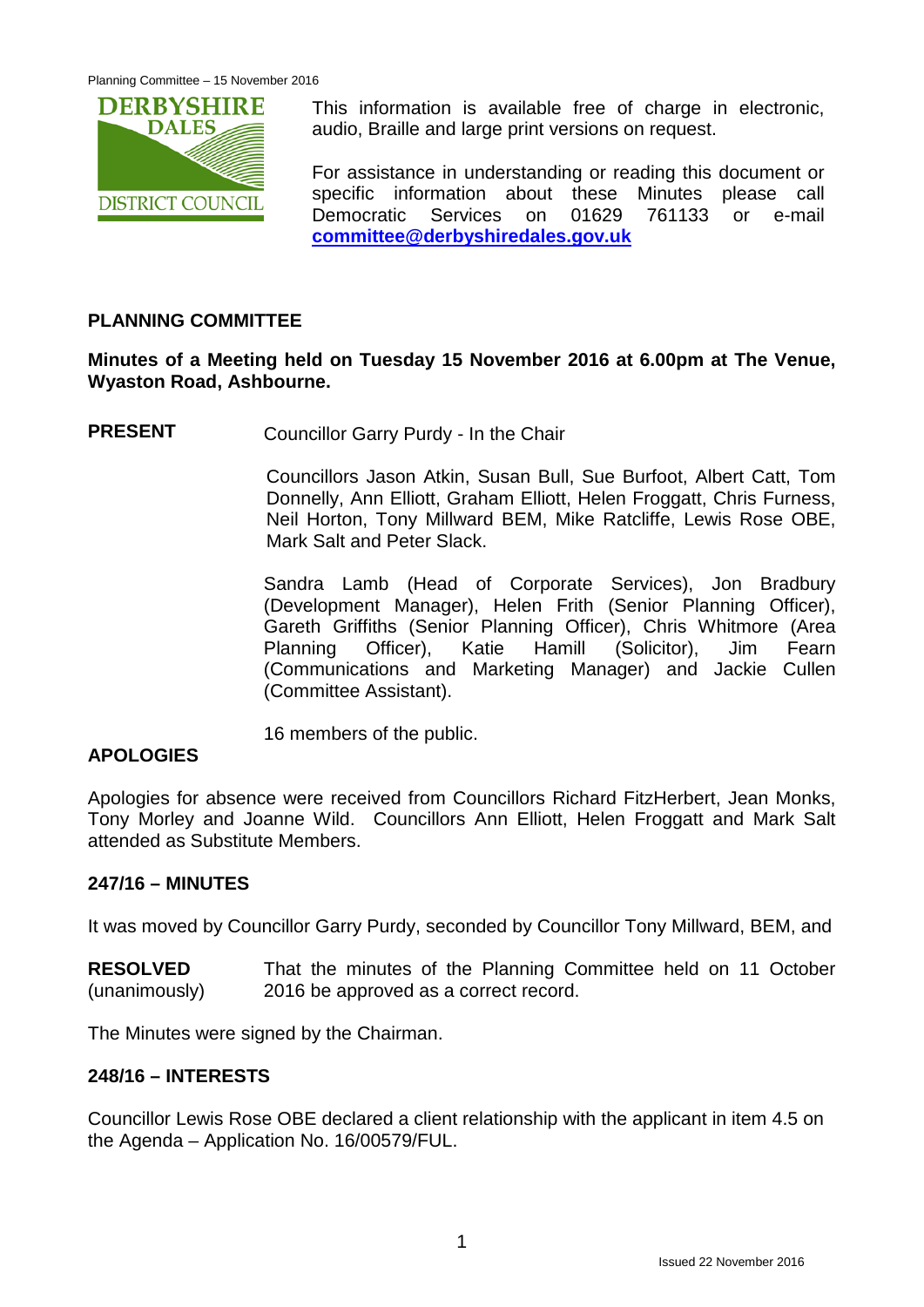Councillor Tony Millward BEM declared a personal interest in item 4.6 on the Agenda – Application No. 14/00075/FUL as the proposal would have an impact on Osmaston crossroads, adjacent to his son's property.

Councillor Albert Catt declared a pecuniary interest in item 4.8 on the Agenda – Application No. 16/00430/FUL as the application site was adjacent to his own property.

Councillors Rose and Catt were not present during discussion and voting on the relevant items.

## **249/16 – APPLICATION NO. 16/00662/FUL – CREATION OF A NEW DRIVEWAY AT WESTWOOD, CLIFTON ROAD, CLIFTON**

The Committee visited the site prior to the meeting to allow Members to view the site and context.

Correspondence received after publication of the agenda was distributed at the meeting; this comprised a letter of representation and an additional condition to be added to the recommendation regarding landscaping. The Senior Planning Officer advised the Committee that a further late item of representation had been handed to her at the meeting, requesting that an additional condition be included whereby the hedge proposed at the neighbouring property be of a low height, and a wide gate be provided for ease of access.

In accordance with the procedure for public participation, Mr John MacDonald (Applicant) spoke in favour of the application.

It was moved by Councillor Albert Catt, seconded by Councillor Mike Ratcliffe and

**RESOLVED** That Planning Permission be granted subject to the conditions set out in the report, together with the following additional conditions:-

> Condition 9: The additional landscaping as shown on Plan JABD/167 /003 Rev A received 20.10.16 shall be carried out within the first landscaping season following construction of the new access.

| Voting:            |    |
|--------------------|----|
| For                | 15 |
| <b>Against</b>     | 1  |
| <b>Abstentions</b> | O  |

The Chairman declared the motion carried.

#### **250/16 – APPLICATION NO. 16/00437/FUL – RESIDENTIAL DEVELOPMENT FOR 35 DWELLINGS WITH OPEN SPACE AND ASSOCIATED INFRASTRUCTURE AT LAND NORTH OF BROOMY LANE, BRAILSFORD**

The Committee visited the site prior to the meeting to allow Members to fully assess the impact of the development on the local environment.

Correspondence received after publication of the agenda was distributed at the meeting; this comprised a revised draft Heads of Terms for a S106 agreement: Derbyshire County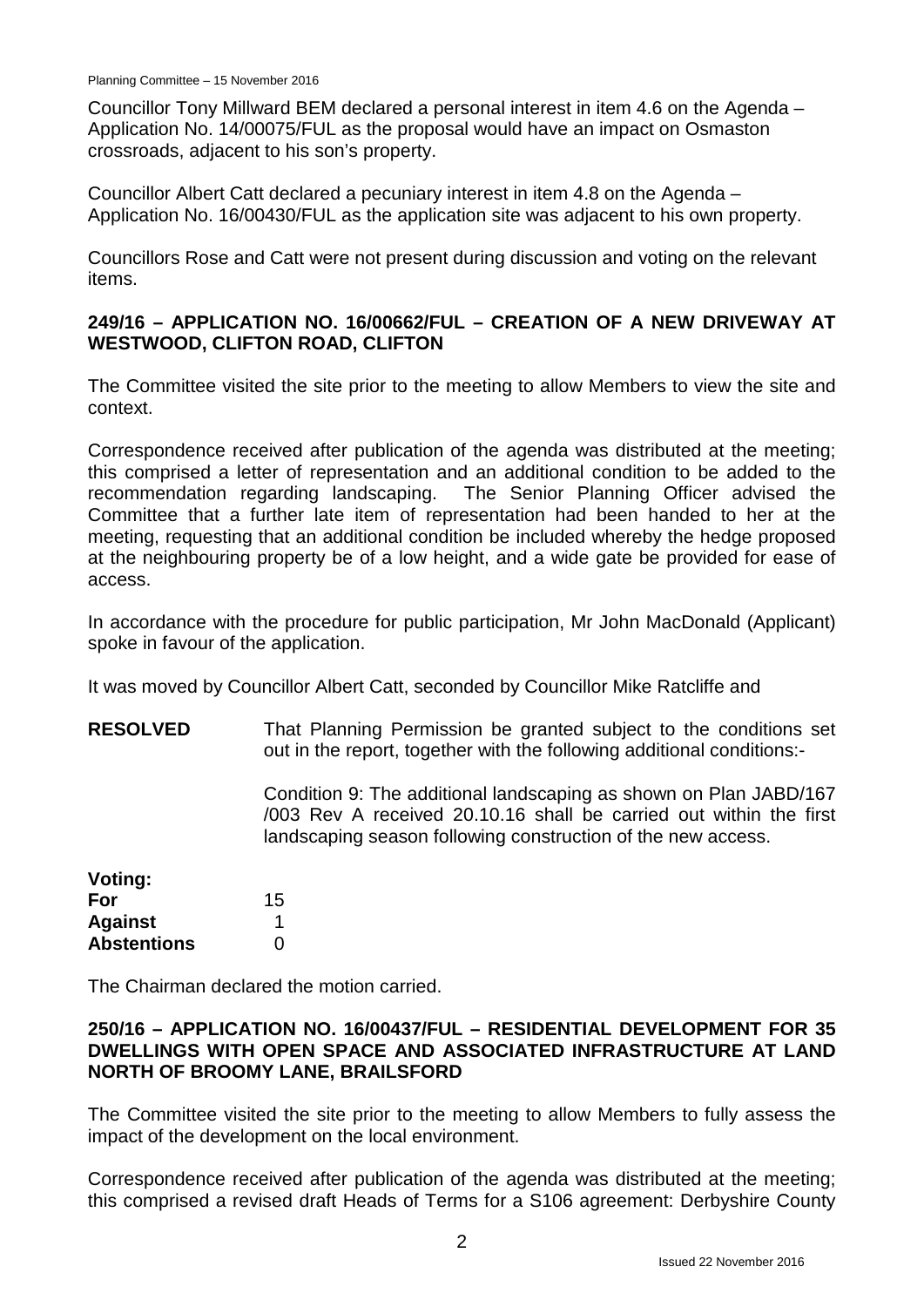Council had advised that with regard to the secondary school contribution this should amount to 5 school places and a contribution of £85,880.85 and not 4 places and a contribution of £68,704.68 as stated in the Officer's report, the reasons for which were explained in the late correspondence. The late correspondence also included comments from Councillor Steve Bull, County Council Member for Ashbourne, regarding highway safety concerns; and it was noted that further representations received after publication of the Agenda were from the Chair of Brailsford Parish Council and not a member of the public, as stated.

In accordance with the procedure for public participation, Councillor Simon Thompson (Brailsford Parish Council) and Mr Tim Taylor (local resident) spoke against the application, and Ms Helen Dawkins (Applicant) spoke in favour of the application.

It was moved by Councillor Peter Slack, seconded by Councillor Jason Atkin and

**RESOLVED** That subject to the Applicants entering into an agreement under the provisions contained at section 106 of the Town and Country Planning Act 1990 to secure:

- The delivery, tenure and management of the affordable housing to be provided on site;
- A financial contribution of £121,142 towards the provision of affordable housing off site;
- £13,390 towards a capital project at the local GP practice;
- £85,880.85 towards the provision of 5 secondary school places; and
- £37,255.80 towards the provision of 2 post-16 school places

planning permission be granted subject to the conditions set out in the report.

**Voting:**

| For                | 15 |
|--------------------|----|
| <b>Against</b>     | O  |
| <b>Abstentions</b> |    |

The Chairman declared the motion carried.

## **251/16 – APPLICATION NO. 16/00567/OUT – OUTLINE APPLICATION FOR RESIDENTIAL DEVELOPMENT OF UP TO 75 DWELLINGS AND ASSOCIATED ACCESS AT LAND OFF MAIN ROAD, BRAILSFORD**

The Committee visited the site prior to the meeting to enable Members to fully assess the impact of the development on the local environment.

Correspondence received after publication of the agenda was distributed at the meeting; this comprised a Transport Technical Note from the Applicant's transport consultants, in respect of the third reason for refusal in the Officer's report. It was noted that the Highway Authority had not yet had time to consider this note, and as such the third reason for refusal stood as set out in the report. The late correspondence also included comments from Councillor Steve Bull, County Council Member for Ashbourne, regarding highway safety concerns.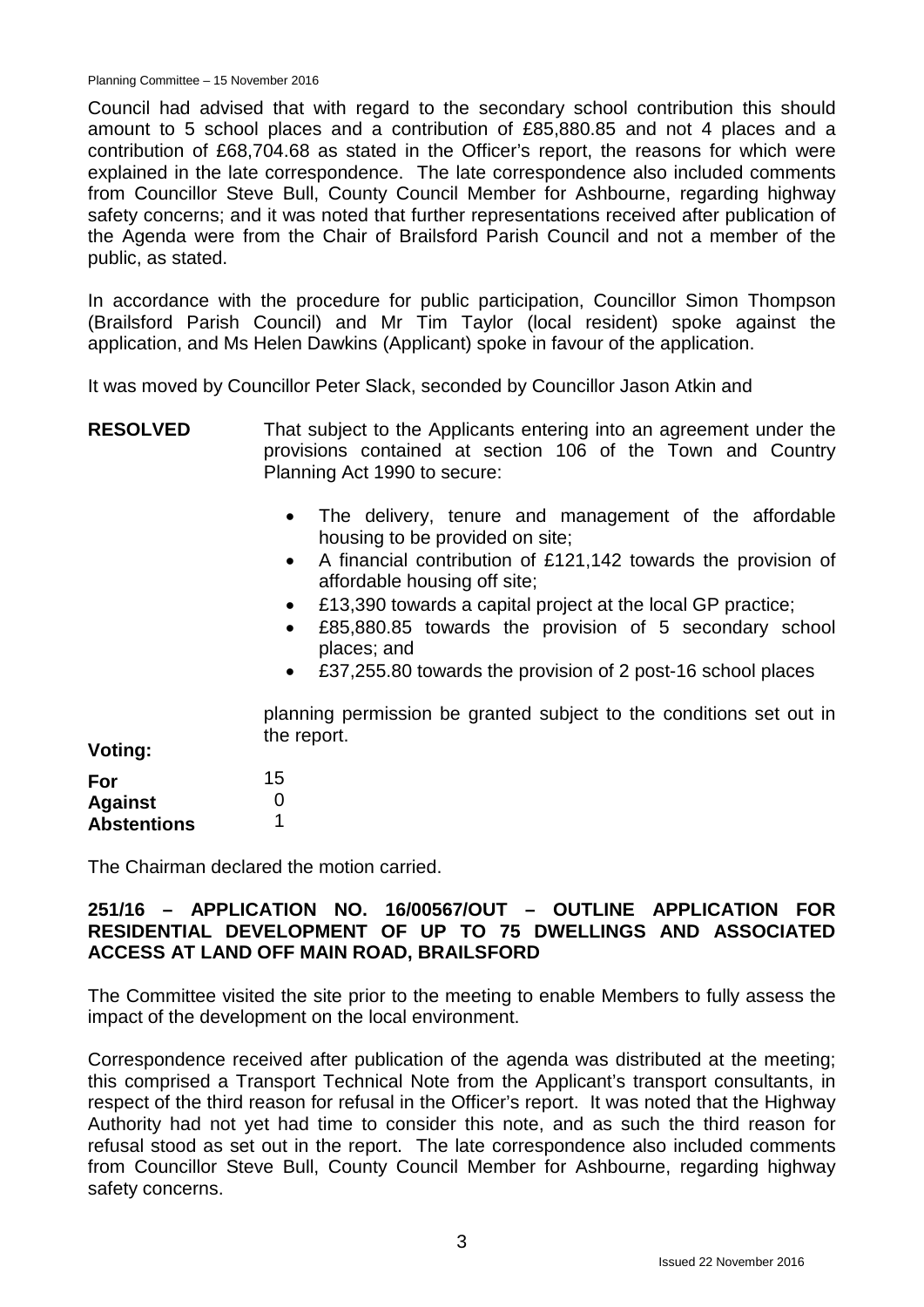In accordance with the procedure for public participation, Councillor Simon Thompson (Brailsford Parish Council) and Mr Tim Taylor (local resident) spoke against the application.

It was moved by Councillor Mike Ratcliffe, seconded by Councillor Lewis Rose OBE and

**RESOLVED** (unanimously) That Planning Permission be refused for the reasons set out in the report.

#### **252/16 – APPLICATION NO. 16/00581/FUL – INSTALLATION OF ASPHALT PLANT, CHANGE OF USE OF LAND TO B1, B2 AND B8 USE, AND INDUSTRIAL BUILDING AND ENGINEERING WORKS AT MANOR FARM, LONGCLIFFE, BRASSINGTON**

The Committee visited the site prior to the meeting to allow Members to fully assess the impact of the development on the local environment.

Correspondence received after publication of the agenda was distributed at the meeting; this advised that a supporting statement from the applicant had been circulated to Officers and Members of the planning committee prior to the meeting, and was attached as Appendix A to the late correspondence.

In accordance with the procedure for public participation, Mr T Marsden (Agent) spoke in favour of the application.

In response to Mr Marsden's comments regarding the commencement of a legal start in respect of works to a composting site, the Area Planning Officer advised that Derbyshire County Council refuted this claim, as no evidence of a legal start had been seen. The Area Planning Officer also confirmed that there were two outstanding matters relating to this application that required clarification: the extent of traffic movements to and from the site, and the lack of information regarding ecological issues – it was understood that an ecological study had been completed, but the District Council had not had sight of this. The question of whether withdrawing part of the application (the installation of asphalt plant) also needed to be considered.

It was moved by Councillor Albert Catt, seconded by Councillor Tom Donnelly and

| <b>RESOLVED</b><br>(unanimously) | That the application be deferred until the December meeting of this<br>Committee for the following reasons:-                                                                                                                                                                                                                                                                      |
|----------------------------------|-----------------------------------------------------------------------------------------------------------------------------------------------------------------------------------------------------------------------------------------------------------------------------------------------------------------------------------------------------------------------------------|
|                                  | 1. To allow discussions to be carried out with the Applicant<br>regarding consideration of withdrawal of part of the application<br>(installation of asphalt plant);<br>2. To allow the Local Highway Authority to consider information<br>on the extent of traffic movements and access to and from the<br>site;<br>3. To allow the Council to consider an ecological survey the |
|                                  | applicant had undertaken.                                                                                                                                                                                                                                                                                                                                                         |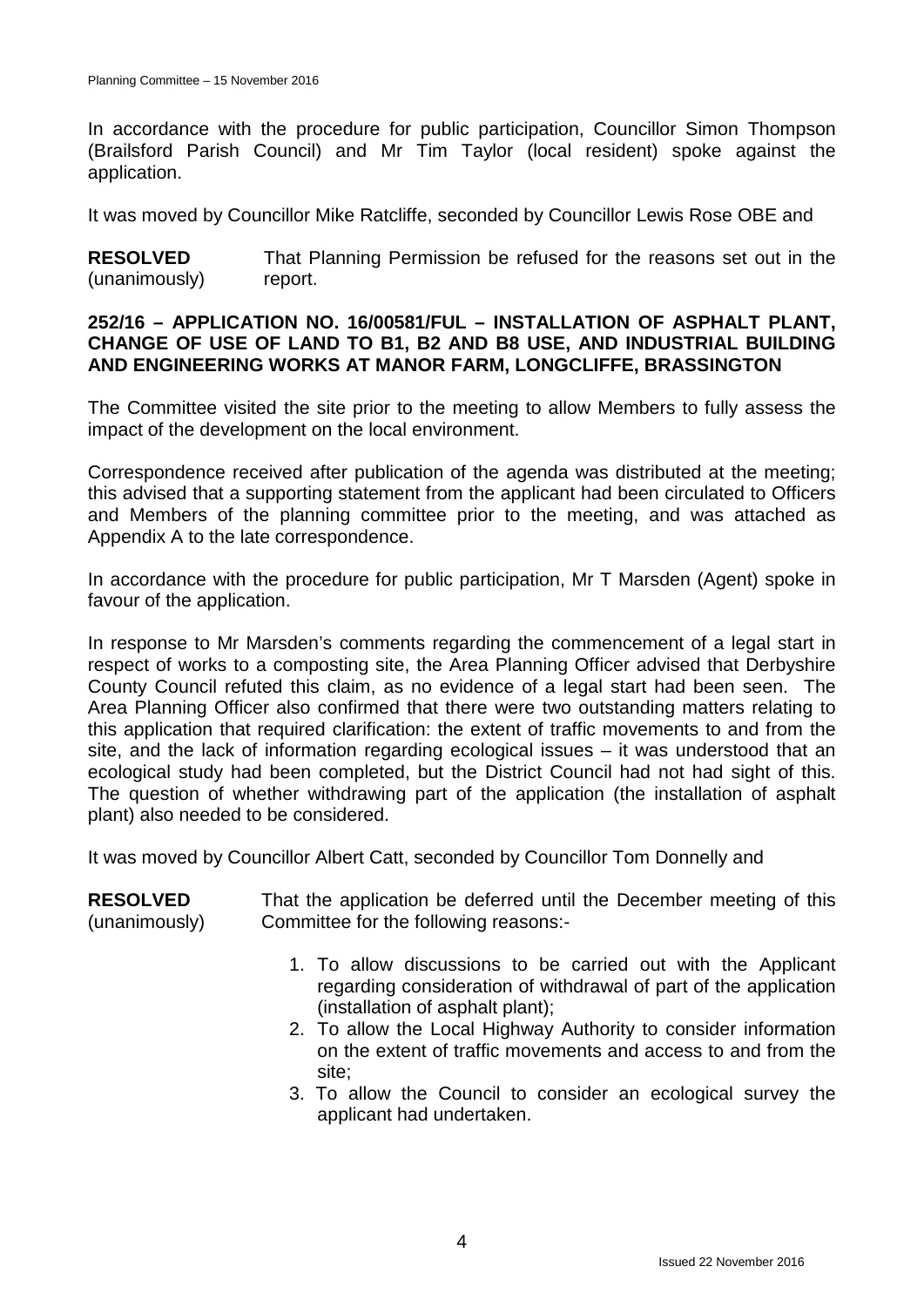## **253/16 – APPLICATION NO. 16/00579/FUL – ERECTION OF 4 NO. DWELLINGS AT HONEYSUCKLE COTTAGE, LONGCLIFFE, BRASSINGTON**

This application had been withdrawn.

## **254/16 – APPLICATION NO. 14/00075/FUL – FORMATION OF VEHICULAR ACCESS TO SERVICE POTENTIAL EMPLOYMENT DEVELOPMENT SITE AT LAND OFF DERBY ROAD, ASHBOURNE**

Correspondence received after publication of the agenda was distributed at the meeting; this comprised an email from the agent querying the conditions proposed. It was noted that there had been errors in the original recommendation, and the revised recommendation was set out in the late correspondence sheet, as agreed with the Applicant and Agent.

In accordance with the procedure for public participation, Mr George Dutton (Applicant) spoke in favour of the application.

It was moved by Councillor Peter Slack, seconded by Councillor Mike Ratcliffe and

- **RESOLVED** That Planning Permission be granted subject to the revised conditions set out in the late correspondence, and as set out below:
	- 1. Condition ST02a: Time limit on full
	- 2. Prior to the commencement of development a detailed phasing plan shall be submitted giving a clear indication of when planning permission will be sought for the detailed development of the site.
	- 3. No development shall take place (including demolition, ground works, vegetation clearance) until a construction environmental management plan (CEMP: Biodiversity) has been submitted to and approved in writing by the local planning authority. The approved CEMP shall be adhered to and implemented throughout the construction period strictly in accordance with the approved details, unless otherwise agreed in writing by the local planning authority.
	- 4. No removal of hedgerows, trees, shrubs or brambles shall take place between 1st March and 31st August inclusive, unless a recent survey has been undertaken by a competent ecologist to assess the nesting bird activity on site during this period, and details of measures to protect the nesting bird interest on the site, have first been submitted to and approved in writing by the local planning authority and then implemented as approved.
	- 5. Condition LA12a: Approval of landscaping scheme before commencement. (delete f, h, i, j, l, m and n) (after e add – including the planting of a native hedge and the detail of this)
	- 6. Condition LA13a: Landscaping to be carried out and maintained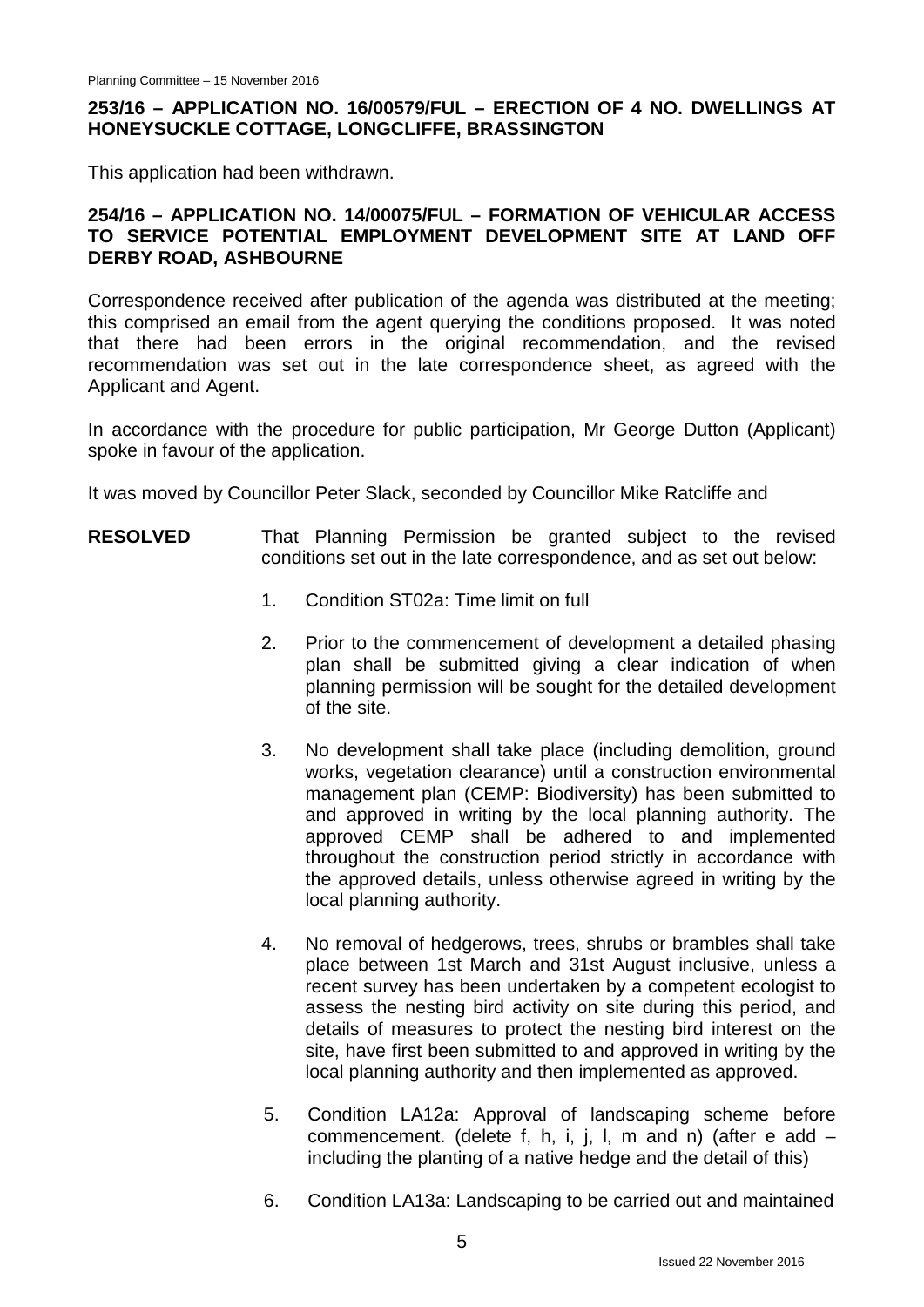- 7. Works shall take place in accordance with the recommendations of the preliminary ecological appraisal by RammSanderson received 24.12.2015
- 8. No development shall take place, including any works of demolition, until a construction management plan / construction method statement has been submitted to and been approved in writing by the Local Planning Authority. The approved plan / statement shall be adhered to throughout the construction period. The plan / statement shall provide for:
	- a. Parking of vehicles for site operatives and visitors,
	- b. storage of plant and materials and site accommodation,
	- c. routes for construction traffic,
	- d. method of prevention of mud/debris being carried onto the public highway,
	- e. proposed temporary traffic management / restrictions,
	- f. arrangements for loading / unloading and turning vehicles within the site,
	- g. site access arrangements and roadside fencing / hoarding,
- 9. The new vehicular access to the A52 shall be laid out in accordance with the revised application drawings (Drg No 14114-002 Rev A and 14114-003 Rev A) and constructed, drained and lit in accordance with details to be submitted to and approved in writing by the Local Planning Authority. Prior to the access being taken into any form of use (temporary or permanent) it shall be provided with minimum visibility sightlines of 2.4m x 180m to the north west and 2.4m x 174m to the south east directions, the area in advance of the sightlines remaining free from any obstructions to visibility over 1m high (600mm in the case of hedges / vegetation) relative to the nearside carriageway channel level. The access and sightlines being thereafter maintained in accordance with the approved details for the life of the development. For the avoidance of doubt the developer will be required to enter into a Highways Act 1980 Agreement (Section 278) with the Highway Authority, in order to comply with the requirements of this condition.
- 10. There shall be no gates, or any part of their opening arc, permitted to open out over the public highway; any, gates or barriers at the access point shall be set back a sufficient distance in to the site to prevent an obstruction of the adjoining public highway, all as may be agreed with the Local Planning Authority. Any gates, barriers or other access controls shall remain in an open position throughout the daily business opening hours.
- 11. Within 28 days, or other such period of time as may be agreed with the Local Planning Authority, of the new access being constructed any other means of access to the A52 (existing or temporary) shall be permanently closed and the existing vehicle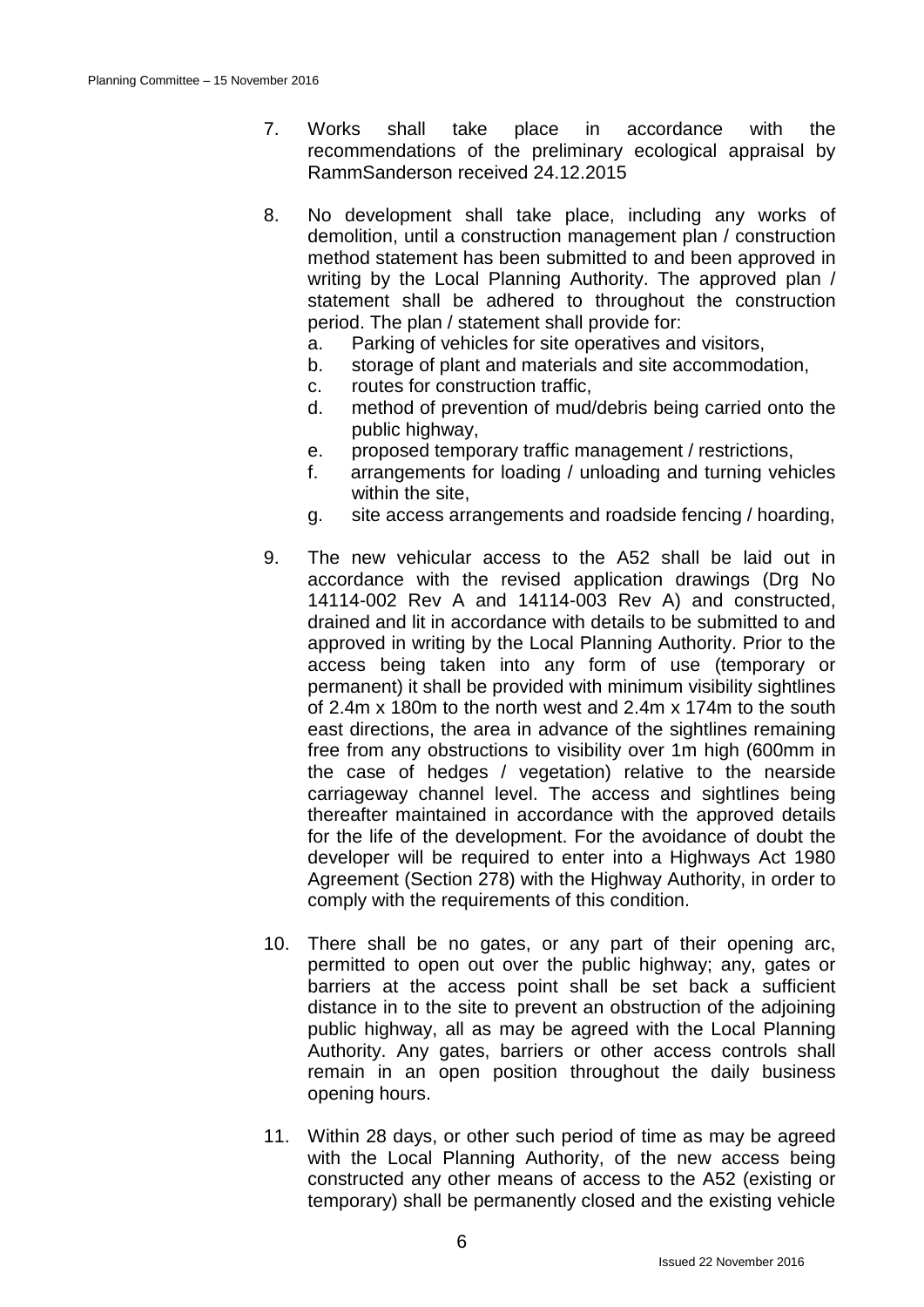crossover(s) reinstated with full height kerbs and appropriate footway / verge construction in accordance with a scheme first submitted to and approved in writing by the Local Planning Authority.

12. Works shall not commence on site until a scheme for the disposal of highway surface water has been submitted to and approved by the Local Planning Authority. The scheme shall be implemented in accordance with the approved details prior to occupation of any building and retained accordingly thereafter.

| 14 |
|----|
|    |
| 0  |
|    |

**Voting:**

The Chairman declared the motion carried.

#### **255/16 – APPLICATION NO. 15/00861/FUL – RESIDENTIAL DEVELOPMENT OF 86 DWELLINGS AND ASSOCIATED PUBLIC OPEN SPACE AT LAND EAST OF CHESTERFIELD ROAD/SOUTH OF QUARRY LANE, MATLOCK**

Correspondence received after publication of the agenda was distributed at the meeting; this comprised a summarised letter of representation.

In accordance with the procedure for public participation, Mr Alan Piper (local resident and representative of the Lumsdale Project Committee of the Arkwright Society) commented on the application and Mr Alistair Flatman (Agent) spoke in favour of the application.

The Senior Planning Officer advised that this application had been brought to committee because it represented a departure from the original development plan, as set out in the report. He also advised that with regard to the final sentence of paragraph 7.25 of the report (p112 of the Agenda), the Environment Agency had still not responded to the applicant's revised Flood Risk Assessment (FRA); however any amendments to conditions previously required would be addressed if necessary.

It was moved by Councillor Lewis Rose OBE, seconded by Councillor Jason Atkin and

**RESOLVED** (unanimously) That authority be delegated to the Development Manager to grant planning permission subject to the completion of a Section 106 Planning Obligation Agreement to secure the appropriate on-site and off-site affordable housing, a financial contribution towards education facility provision, a contribution, not exceeding £2,500, towards the future review/monitoring processes associated with the Travel Plan, £5,000 for improvements to the nearby bus stop facilities, open space/play area provision and any other matters that cannot be dealt with by conditions, and subject to the conditions set out in the report.

**256/16 – APPLICATION NO. 16/00430/FUL – ERECTION OF DWELLING (FULL) AT THE WOODYARD, PUMP LANE, DOVERIDGE**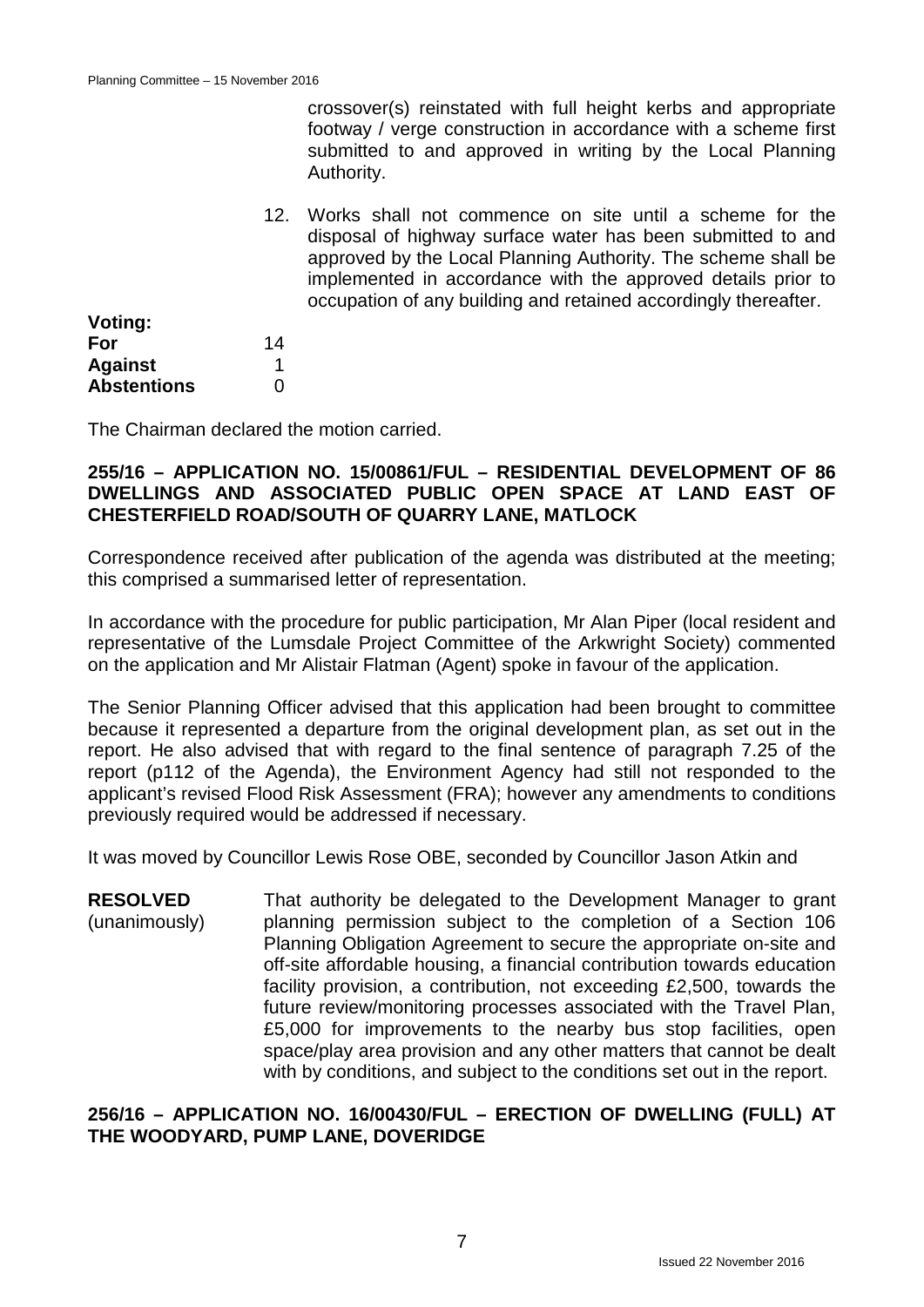In accordance with the procedure for public participation, Mr Edward Wills (local resident) spoke against the application.

It was noted that access for construction traffic may be difficult and it was therefore recommended that an additional condition be attached to the recommendation for the implementation of a construction management plan.

It was moved by Councillor Mike Ratcliffe, seconded by Councillor Lewis Rose OBE and

| <b>RESOLVED</b>    | That planning permission be granted subject to the conditions<br>set out in the report, with an additional condition as follows:- |
|--------------------|-----------------------------------------------------------------------------------------------------------------------------------|
|                    | Condition 9: That a construction management plan be drawn up<br>and implemented for the duration of the works.                    |
| Voting:            |                                                                                                                                   |
| For                | 14                                                                                                                                |
| <b>Against</b>     |                                                                                                                                   |
| <b>Abstentions</b> |                                                                                                                                   |

The Chairman declared the motion carried.

## **257/16 – APPLICATION NO. 16/00657/FUL – DEMOLITION OF AGRICULTURAL BUILDING AND ERECTION OF DWELLING AT WALLANDS FARMHOUSE, BRASSINGTON ROAD, BRASSINGTON**

Councillor Jason Atkin left the meeting at 8.25pm during discussion of this item.

Correspondence received after publication of the Agenda was distributed at the meeting. This comprised a letter from the Architect.

In accordance with the procedure for public participation, Mr Paul McLocklin (Architect) and Mr Jonathan Jenkin (Agent) spoke in favour of the application.

It was moved by Councillor Chris Furness, seconded by Councillor Tony Millward BEM and

| <b>RESOLVED</b> | That planning permission be refused for the reasons set out in the |
|-----------------|--------------------------------------------------------------------|
|                 | report.                                                            |
| Votina:         |                                                                    |

| .<br>For           | 14 |
|--------------------|----|
| <b>Against</b>     |    |
| <b>Abstentions</b> | 0  |

The Chairman declared the motion carried.

#### **258/16 – MOTION TO CONTINUE**

It was moved by Councillor Tony Millward, seconded by Councillor Mike Ratcliffe and

**RESOLVED** (unanimously) That, in accordance with Rule of Procedure 13, the meeting continue beyond 2 ½ hours to enable the business on the agenda to be concluded.